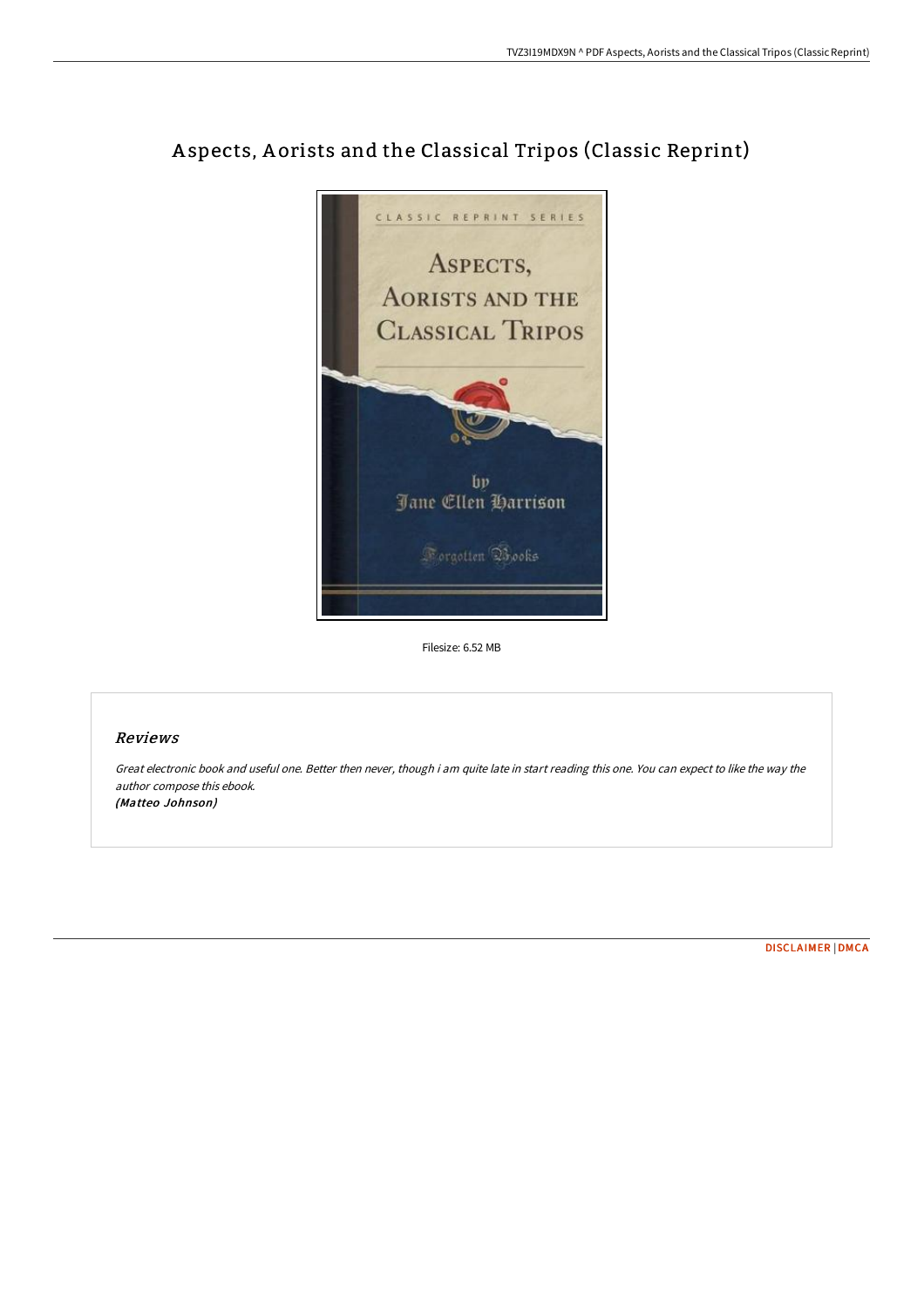### ASPECTS, AORISTS AND THE CLASSICAL TRIPOS (CLASSIC REPRINT)



To save Aspects, Aorists and the Classical Tripos (Classic Reprint) PDF, make sure you click the hyperlink listed below and download the document or have access to additional information which might be relevant to ASPECTS, AORISTS AND THE CLASSICAL TRIPOS (CLASSIC REPRINT) ebook.

Forgotten Books, United States, 2015. Paperback. Book Condition: New. 229 x 152 mm. Language: English . Brand New Book \*\*\*\*\* Print on Demand \*\*\*\*\*.Excerpt from Aspects, Aorists and the Classical Tripos in my life, only twice, it has happened to me to fall in love with a language. Once, long ago, with Greek, again, only yesterday as it seems to me, with Russian. To fall in love with a language is an enchanting experience. You feel as though you were born again, you wonder how you could ever have lived without your new love; life seems growing richer every moment, you pity all the poor heathen who have never found the light. It is well to be off with the old love before you are on with the new . Not so. In the free spaces of the spirit there are no exclusions, no jealousies. People come to me and say I hear- you have given up Greek and are devoting yourself to Russian As if I could give up Greek. It is part of my body and bones. No, thank heaven, the new love has only given new life to the old. First, to clear the ground, to fall in love with a language is not to fall in love with a literature. It is well to note - a fact too often forgotten - that a rich language does not necessarily mean a rich literature. The stock and notable example is drawn from Semitic languages. Arabic is exceedingly rich in vocabulary, its literature wrell - of great specialist interest but singularly jejune. Hebrew is poor and sparse as a language, but its literature - incomparable. The reason of this distinction is clear enough and for my argument important. Language is the tmconscious or at least subconscious product of...

B Read Aspects, Aorists and the [Classical](http://digilib.live/aspects-aorists-and-the-classical-tripos-classic.html) Tripos (Classic Reprint) Online  $\blacksquare$ [Download](http://digilib.live/aspects-aorists-and-the-classical-tripos-classic.html) PDF Aspects, Aorists and the Classical Tripos (Classic Reprint)